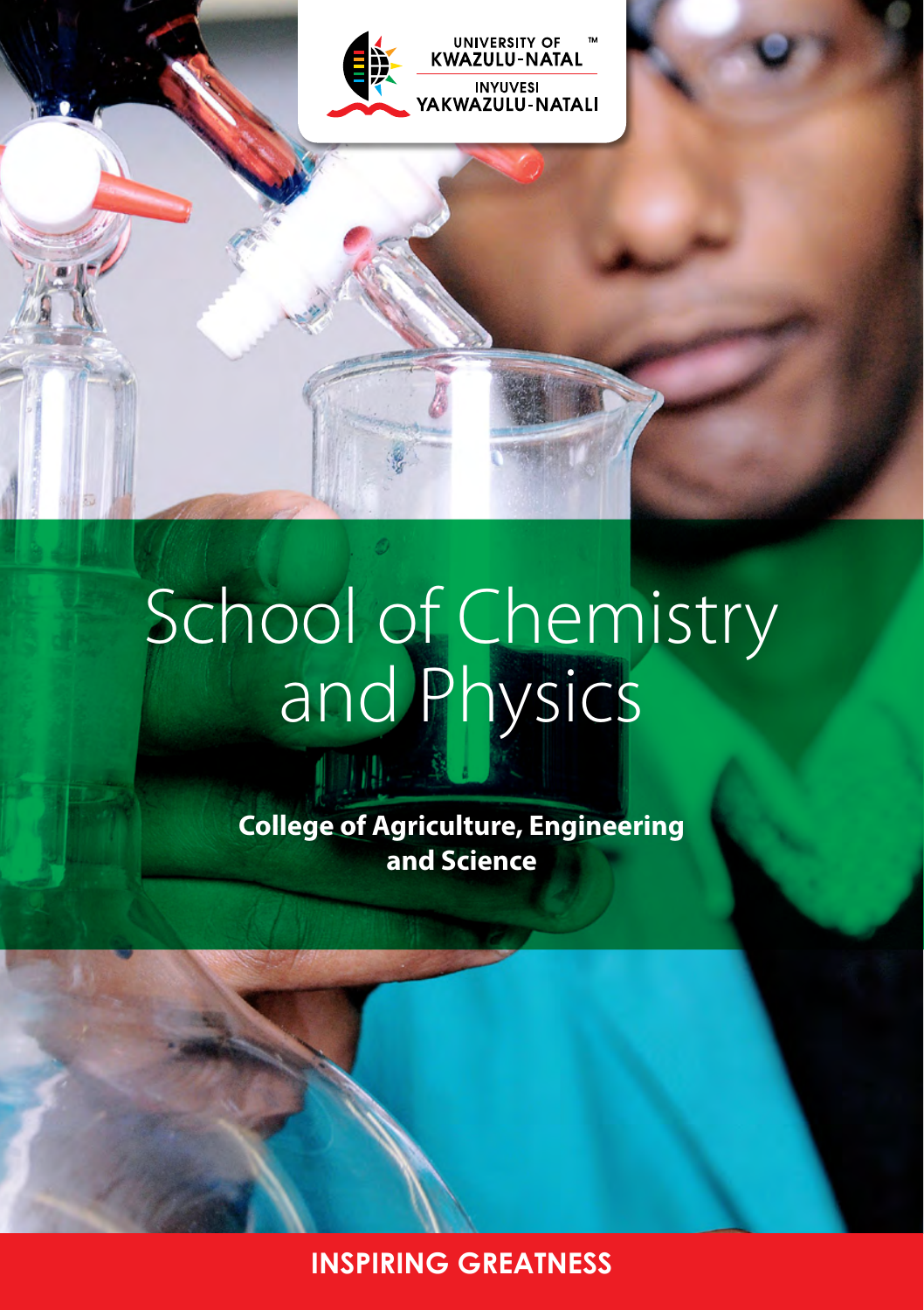

## Don't accept what is, always ask what if.



UKZN's School of Chemistry and Physics is one of five Schools in the College of Agriculture, Engineering and Science. It is located predominantly on the Pietermaritzburg and Westville campuses, with a small Engineering service presence on Howard College. It has a staff complement of 148 academic and support staff, houses approximately 600 undergraduate students and boasts a postgraduate component of 250, engaged in Honours, Masters, PhD and Postdoctoral research. The School's cutting -edge laboratories and research equipment compare favourably with the best in the world. Caring and enthusiastic lecturers ensure that students emerge highly employable, with a rich university experience and an excellent degree in Chemistry or Physics to their name.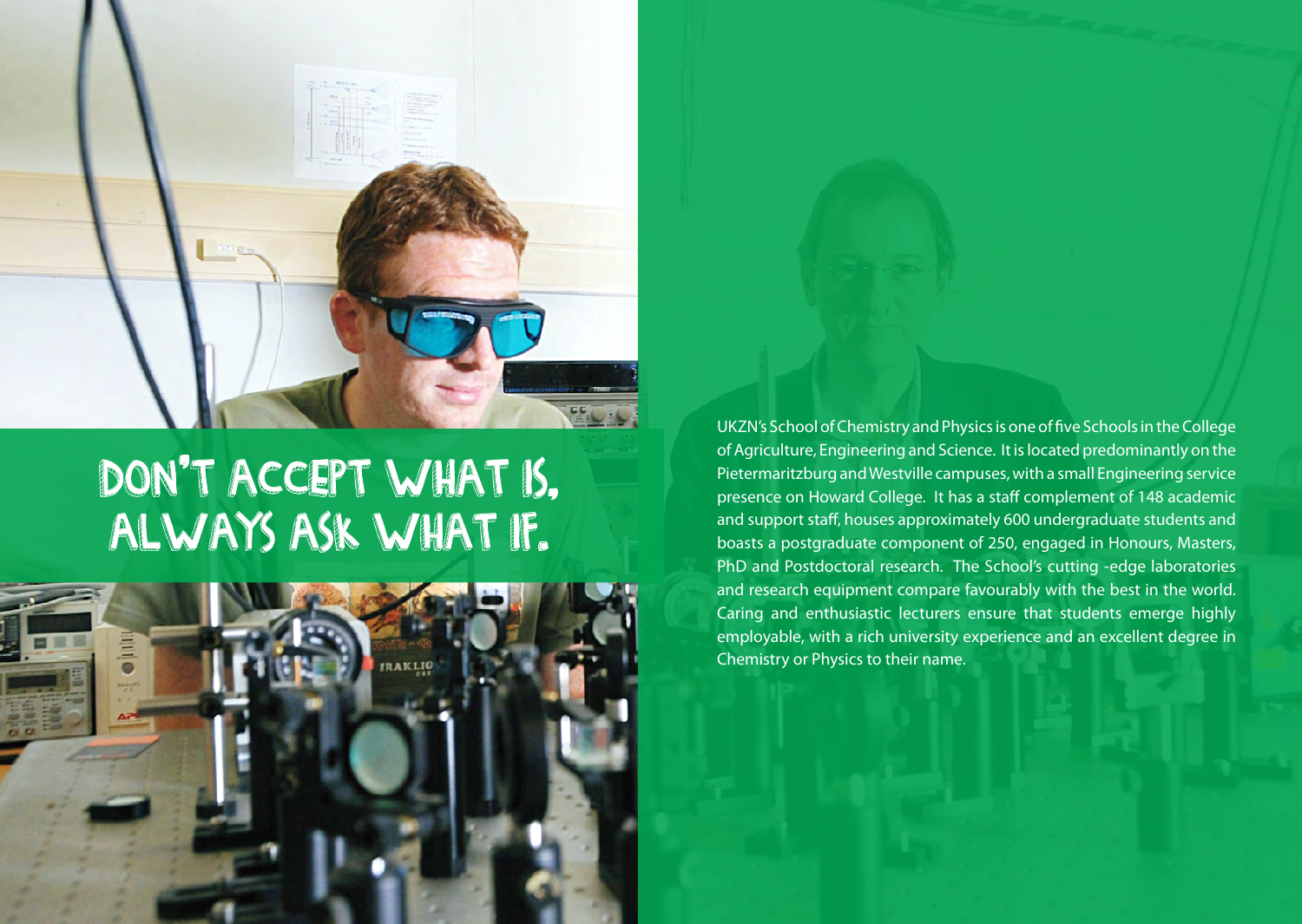

## **AREAS OF SPECIALISATION**

Chemistry and Physics are considered to be the central sciences and are important subjects in first year for many programmes of study.

Chemistry is the study of atoms and molecules and how they react and interact with one another and with the environment. When a material with new properties is needed, when a drug needs to be found or synthesized, or when a new pest is encountered in agriculture, the chemists are asked to provide the solution. Chemists create new products from atoms and molecules, ranging from paints and water purification chemicals, to medicines and medical implants.

Physicists study the structure and behaviour of individual atoms and their components, the different forces of nature and their relationships, the physical properties of matter, and phenomena such as electricity and magnetism. They study the smallest particles found in nature to the physics of the sun, and provide understanding of how the universe is made up. Physicists are found everywhere and provide high-tech expertise – studying simulated car crashes in industry, investigating the principles of nuclear fusion and fission at the Atomic Energy Corporation, or sharing their enthusiasm for their subject in the classroom.

Areas of specialisation within UKZN's School of Chemistry and Physics include:

- **•** Analytical and Environmental Chemistry
- **•** Applied Chemistry
- **•** Applied Physics
- **•** Astrophysics
- **•** Catalysis
- **•** Drug Discovery
- **•** Experimental High Energy Particle Physics
- **•** Green Chemistry
- **•** Material Science
- **•** Open Quantum Systems
- **•** Physical Chemistry
- **•** Quantum Information Processing and Communication
- **•** Space and Plasma Physics
- **•** Synthetic Chemistry
- **•** Theoretical Physics

## **DEGREES OFFERED**

## Undergraduate

**• Bachelor of Science**

UKZN's School of Chemistry and Physics offers a three-year undergraduate course leading to the degree of Bachelor of Science (BSc). This may be achieved in two ways:

- **•** Through a general and flexible BSc with possible combinations of Chemistry, Physics, Mathematics, Biology, Biochemistry, Microbiology, Soil Science, Computer Science and Statistics.
- **•** Through a specific focused BSc, which has a more directed outcome:
	- **•** Applied Chemistry
	- **•** Applied Physics
	- **•** Chemistry & Chemical **Technology**

#### **Minimum entrance requirements:**

- **•** NSC degree pass with Maths, English, Life Orientation and Agricultural Science/ Physical Science/Life Science at level 4 (if you are studying Physics as a degree you will need Maths at level 5).
- **•** Admission points required: 28-48 (highest scoring students taken first).
- **•** The closing date for applications is 30 September.

## Postgraduate

## **• Bachelor of Science (Honours)**

A one- year specialist programme leading to an Honours degree. Applicants must have a relevant 3-year or equivalent qualification to be considered for Honours. Spaces are very limited and a careful selection process is followed. The closing date for applications is 30 September.

#### **• Master of Science**

A Master of Science programme is offered, whereby students engage in research under the supervision of an academic staff member. A minimum of 60% at Honours level or equivalent must be achieved to be considered for this programme. This degree takes a minimum of one year.

#### **• Doctor of Philosophy**

A Doctor of Philosophy programme is offered where students engage in novel research supervised by academic members of staff. This is typically three years of study and normally follows on from a Master of Science Degree.

**• Postdoctoral study**

Remunerated postdoctoral research positions are available on application.

Visit:<http://caes.ukzn.ac.za>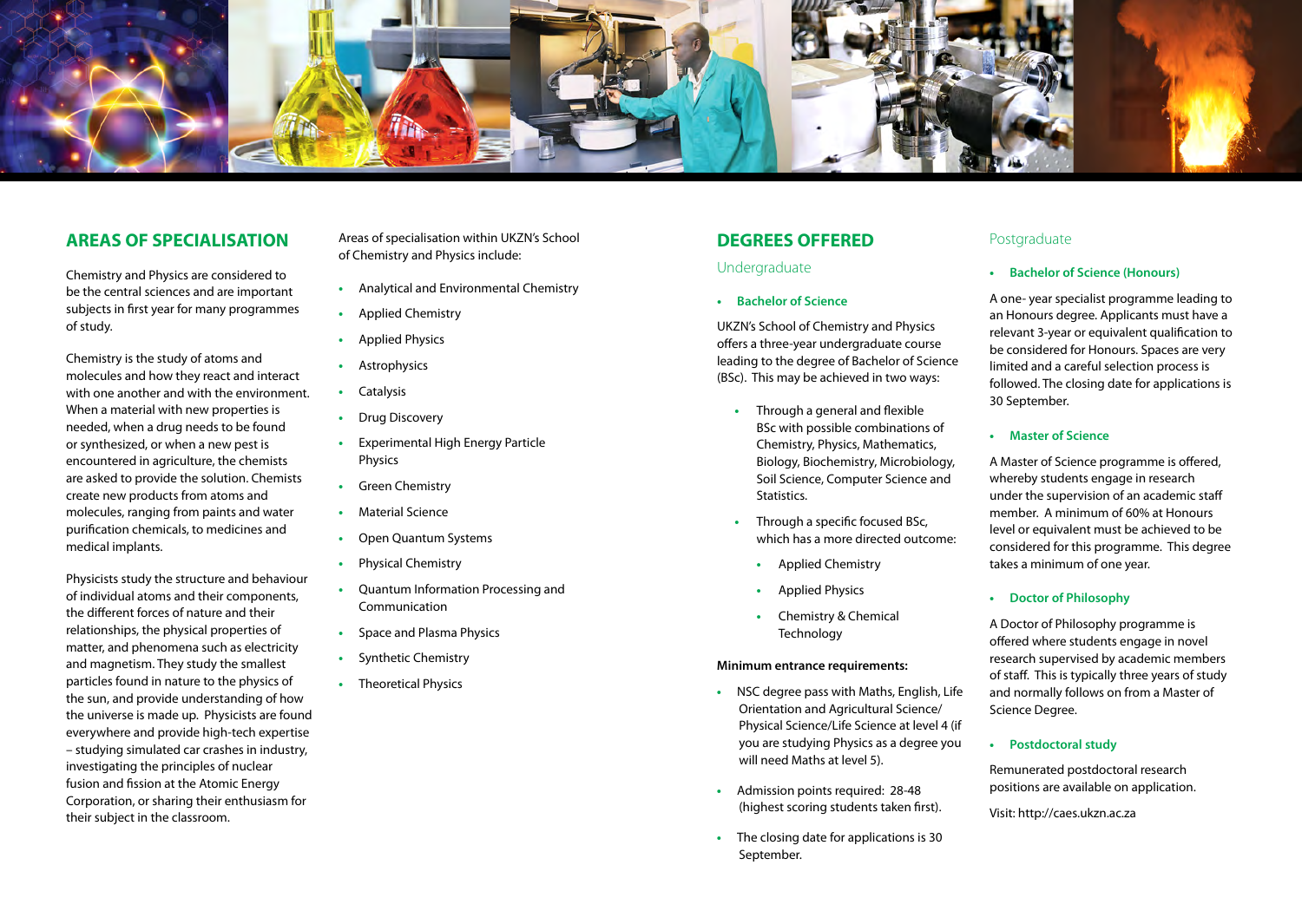

## **CAREER OPPORTUNITIES**

Chemistry and Physics teach one to solve problems. To be a Chemist or Physicist one needs an enquiring mind, good powers of observation, mathematical skills, practical ability, the adaptability to learn new skills throughout one's career, and the social skills necessary to share one's ideas with colleagues. These skills all make graduates from UKZN's School of Chemistry and Physics highly employable.

Graduates with a degree in Chemistry or Physics can embark on a wide variety of careers which can be as diverse as petroleum engineering, astronomy and astrophysics, alternate energies, industrial chemistry, environmental science, mining, drug design, medicinal and bio product development, and teaching. Owing to their problem solving abilities, many of our graduates find employment opportunities in a range of industries and professions that do not necessarily relate directly to Chemistry or Physics.

## Chemistry

#### **• Research Scientist**

A postgraduate degree in Chemistry will enable you to become a research scientist at any leading industry or development institute.

## **• Pharmaceutical Industry**

Work in this area involves the testing and synthesizing of commercially-used drugs. A strong background in organic chemistry is advantageous.

#### **• Forensic Scientist**

Graduates are employed in forensic laboratories around the world, collecting samples at the scene of a crime and analysing them in order to build up evidence, which assists police to find criminals and prosecuting attorneys to bring about a conviction.

#### **• Laboratory Analyst**

Works in various companies and industries analysing products and materials and making sure they comply with local and international standards.

**• Development Chemist**

Works in this area involves adapting processes and products for use in specific local environments, or further developing a product or process towards commercial implementation.

**• Patent Lawyer**

Coupled with a law degree, a Chemistry graduate can practice patent law, registering patens for new chemical discoveries and preventing copyright infringements of these patents.

**• Educator**

A degree in Chemistry can lead to a teaching career at a university, university of technology or at a school.

**• Management and consultancy**

Where problem solving skills are highly sought after.

**• Marketing and sales**

In all industries involved in Chemistry or Physics.

**• Environmental Chemist**

A wide range of opportunities are available, from air and water quality monitoring to studying the effects of industrial accidents, to land remediation.

## **Physics**

- **• Medical Physics:** radiation therapy, magnetic resonance imaging
- **• Geophysics:** oil exploration, underground radar and communications
- **• Materials:** micro-electronics, superconductors, diamonds
- **• Computational Physics:** software, simulations
- **• Environmental Physics:** radiation protection, ozone, satellites
- **• Energy:** nuclear power, renewable energy
- **• Research Scientist:**

A range of opportunities exist for research, *e.g.* quantum computing, astrophysics, renewable energy and material science.

**• Space Science**

Scientists are needed for rapidly growing Space and Telescope programmes.

**• Educator**

A degree in Physics can lead to a teaching career at a university, university of technology or at a school.